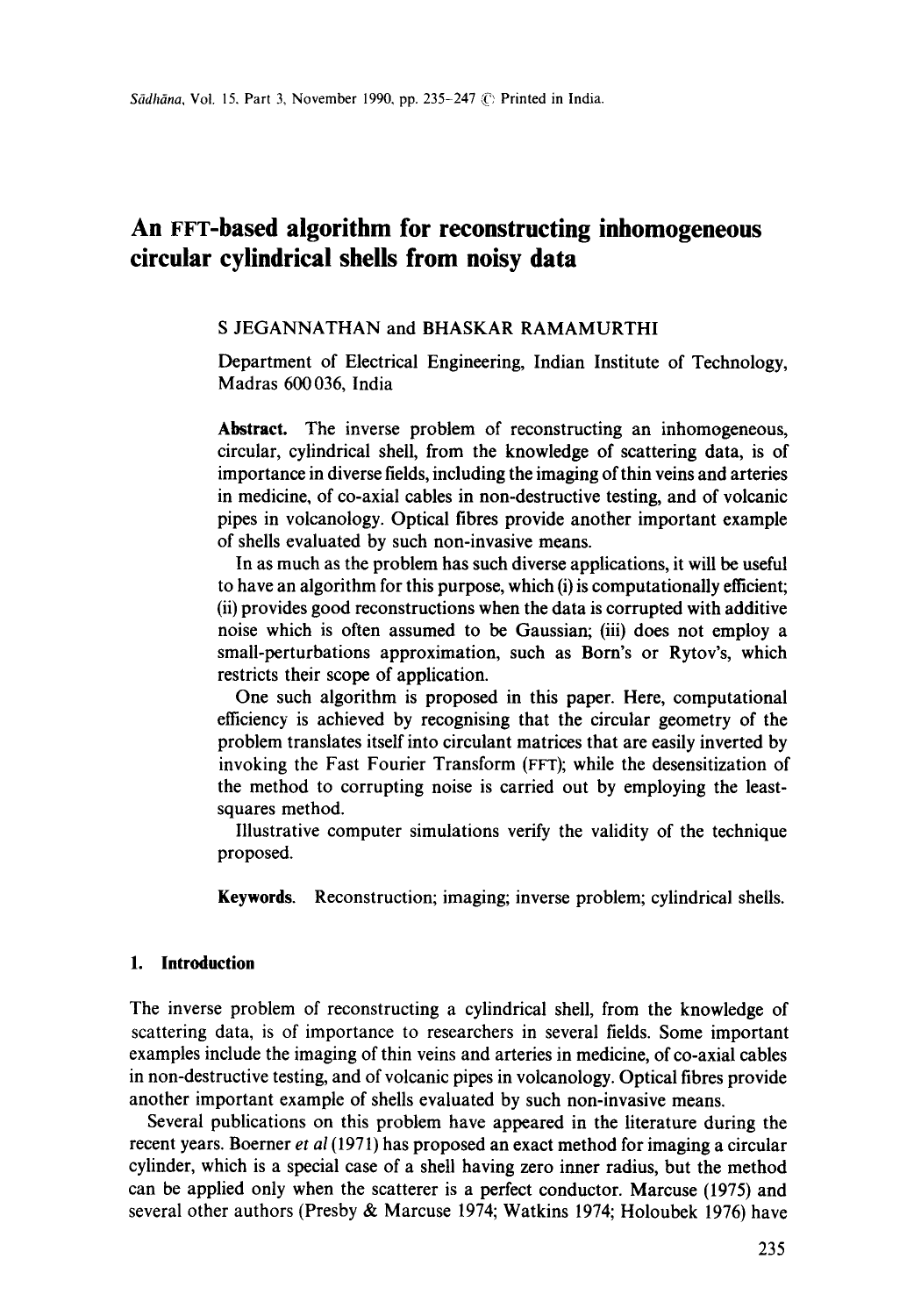considered the characterization of optical fibres, while Duchene & Tabara (1983) treat the blood-vessel-assessment problem in great detail, all based on the geometricaloptics approximation. However, the former techniques are generally useful only when the diameter of the shell is much larger than the illuminating wavelength, while the latter are of use only for imaging homogeneous shells. The homogeneous shell problem has also been considered by Datta & Som (1981). An approach based on the Gelfand-Levitan theory is furnished by Smith (1987), but this approach cannot handle angular variations of inhomogeneities, as it has been specifically tailored for the radially-varying case.

Thus, it appears that there exists no special technique to solve the inverse problem of a thin, angularly inhomogeneous, strongly-scattering shell and we have to take recourse to diffraction tomographic techniques. The literature on diffraction tomography is vast (Haykin 1985) encompassing a variety of algorithms that exhibit a great deal of diversity in their scope of applications. Care, therefore, must be exercised in selecting an algorithm that is pertinent to the problem under consideration and tailoring it to the specific demands. For instance, many an algorithm incorporates a small-perturbational assumption such as Born's or Rytov's (Schueler *et a11984).* While these elegant solutions are invaluable for imaging a weak-scatterer, and testing algorithms meant for strong scatterers in the weak-scattering limit, they are not suitable for imaging a strong scatterer as such.

A tomographic scheme recently proposed by the authors (Jegannathan  $\&$ Ramamurthi 1990b) seems to be an appropriate tool to solve this problem. This method does not make any small-perturbation assumption, and uses the fast Fourier transform to arrive at the solution efficiently. However, the availability of 'ideal measurements' data is presumed in Jegannathan & Ramamurthi (1990b), and the algorithm is pathologically sensitive to any deviations therefrom. Since such ideal data will never be available due to the presence of errors including (i) measurement errors, (ii) errors due to the dynamic range limitations of transducers and other measuring instruments, (iii) quantization errors, (iv) discretization errors, and (v) modelling errors, the proposed method cannot be utilised in practice. In this paper, this algorithm is modified so that it works even with noisy data when the scatterer happens to be a shell.

An alternative to the approach presented here is the sinc-basis multiple-source moment-method pioneered by Tracey, Johnson and other (Tracey & Johnson 1983; Johnson *et at* 1984; Cavicchi *et al* 1988). Their method may provide greater flexibility in choosing the measurement points compared to the approach presented here, although at the cost of more complex calculations.

Jegannathan & Ramamurthi (1990b) have formulated the problem in terms of a system of linear equations of the form  $Ax = y$ . A problem characterised by  $Ax = y$  is said to be ill-posed, if any one of the following conditions, known as Hadamard's conditions (proposed as early as 1900!), are violated.

- (i) the solution  $x$  exists for each element  $y$  in the range space  $Y$ ;
- (ii) the solution x is unique;
- (iii) small perturbations in y result in small perturbations in the solution x without the need to impose additional constraints.

When a problem is ill-posed, an attempt must be made to regularize it (Nashed 1976) so that the solution to the regularized version is a reasonable approximation of the actual solution. This can be achieved by (Nashed 1976; Sarkar *et al* 1981)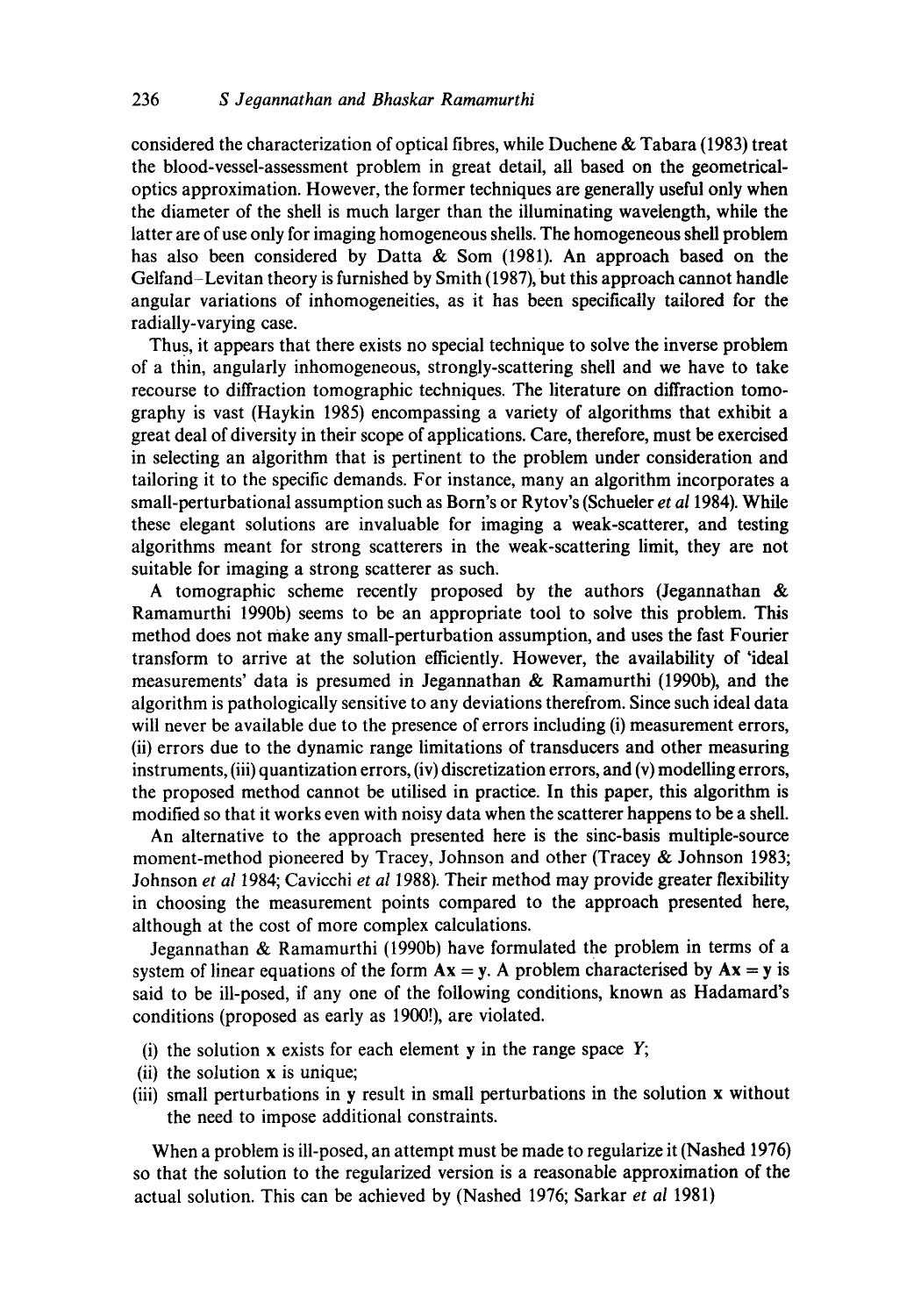- (i) changing the definition of what is meant by an acceptable solution;
- (ii) changing the space to which the acceptable solution belongs;
- (iii) revising the problem statement;
- (iv) introducing regularizing operators; and
- (v) introducing probabilistic concepts so as to obtain a stochastic extension of the original deterministic problem.

In the following sections it will be shown that the algorithm specified in Jegannathan & Ramamurthi (1990b), as applied to the shell problem, is ill-posed because it violates the third of Hadamard's conditions, and can be regularized by a combination of the first and third techniques specified above, the regularization being done in a way such that the computational advantages of the parent algorithm, are not sacrificed.

### 2. Basic theory

Consider a harmonic wave incident in free space on a dielectric shell as suggested in figure 1. The time-factor  $e^{i\omega t}$  is understood. It is assumed that the incident electric field intensity and the inhomogeneities are not functions of  $z$ , where the  $z$ -axis is taken to be parallel to the axis of the cylindrical shell.

The scattering pattern of the shell is determined by dividing it into *N identical*  cells, sufficiently small so that the dielectric constant and the total electric field intensity are essentially constant over each cell, as indicated in figure 1. The total electric field is treated as an unknown which is determined by solving a system of linear equations of the form (Richmond 1965):

$$
(\mathbf{I} + \mathbf{K}\tilde{\varepsilon})\mathbf{e} = \mathbf{e}^{\mathbf{i}} \tag{1}
$$

where e and e' are column vectors with elements  $\{e_n\}$  and  $\{e_n^i\}$ ,  $n = 1, 2, \ldots N$ , I is an  $N \times N$  unity matrix and  $\tilde{\epsilon}$  is a diagonal matrix whose element in the nth row and column is given by  $\varepsilon_n - 1$ . Here,  $e_n$ ,  $e_n^i$  and  $\varepsilon_n$  denote the total and incident field intensities and the average dielectric constant over cell  $n$ , respectively, while  $K$  is an  $N \times N$  matrix whose elements  $\{k_{mn}\}\$  depend on the distance between the centres of cell m and n.

Once the system of linear equations (1) has been solved, the scattered field can be



Figure 1. Illustrates the division of a dielectric cylindrical shell into N identical cells.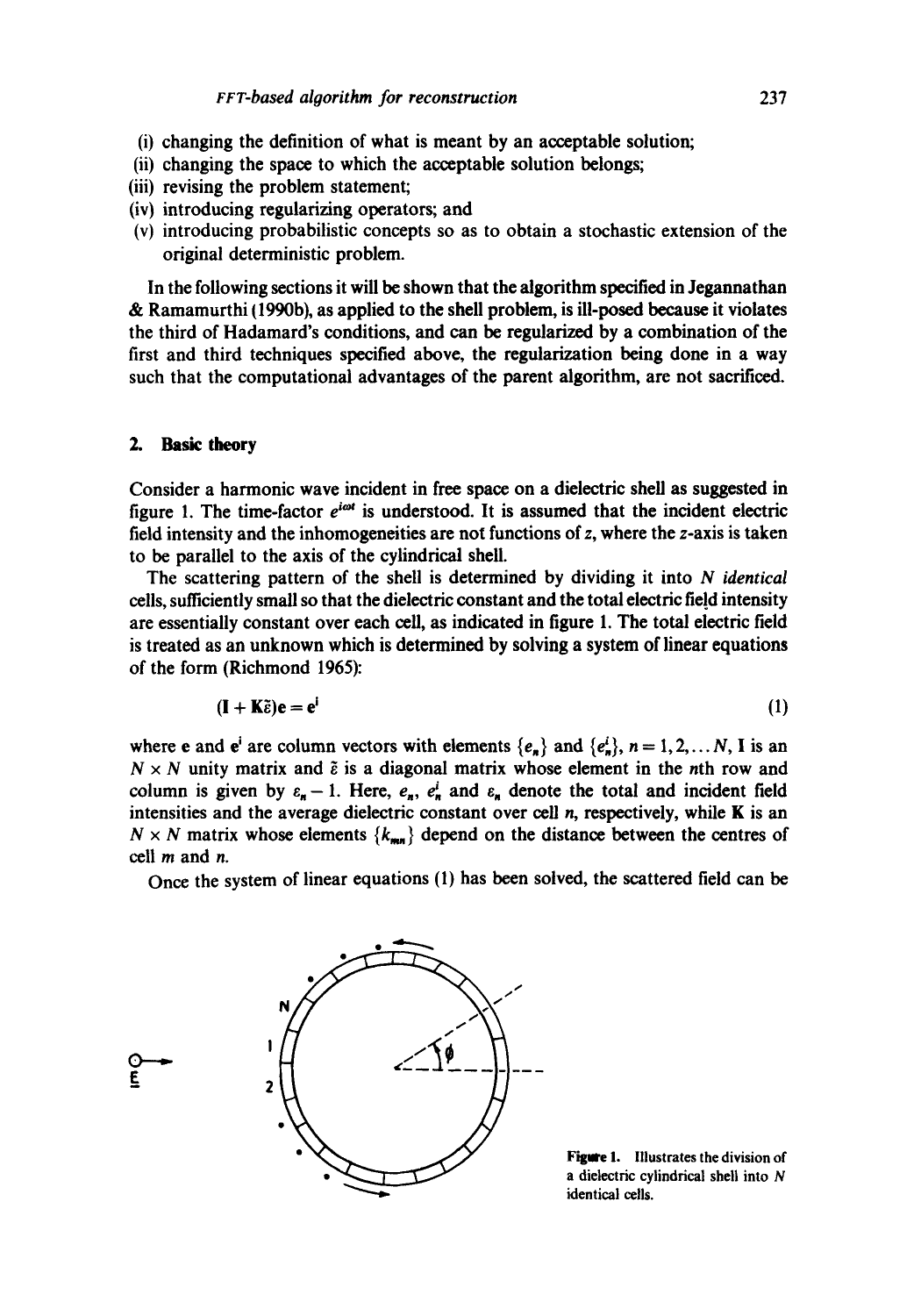determined at any point in space by means of a simple calculation as described in Richmond (1965). Specifically, the column vector  $\tilde{e}^*$  with elements  $\{\tilde{e}^*\}$ , where  $\tilde{e}^*$  is the value of the scattered field at a measurement point outside the scatterer with coordinates  $(x_m, y_m)$  $m = 1, 2, \ldots, N$ , is given by

$$
\tilde{\mathbf{e}}^s = \mathbf{A}\tilde{\mathbf{e}}\mathbf{e}.\tag{2}
$$

Here, A is an  $N \times N$  matrix with elements  $\{a_{mn}\}$  proportional to the distance  $\rho_{mn}$ between the mth measurement point and the nth cell centre.

Now, the inverse problem is to find  $\tilde{\epsilon}$  by solving (1) and (2), given  $\tilde{\epsilon}^*$  and  $e^i$ , and the coefficient matrices A and K. This can be done by the following algorithm.

### *Algorithm 1.*

- (i) Solve for the product  $\varepsilon$  from (2).
- (ii) Substitute  $\varepsilon$ e in (1) and solve for e.
- (iii) Divide  $\varepsilon$ e by e to obtain  $\varepsilon$ .

Since the matrix A is usually large and non-sparse, the first step of algorithm 1 requires prohibitively large computational resources if it is solved using a direct procedure such as Gaussian elimination. However, as we shall show here, if the measurement points are chosen appropriately, A turns out to be a circulant matrix, which can be inverted very efficiently using the Fast Fourier Transform (FFT), with a computational complexity of  $O(N \log N)$ . The second step of the algorithm can again be implemented efficiently because of the circulant nature of  $K$ , as shown in Jegannathan & Ramamurthi (1990a).

In order to see the circulant nature of  $A$ , consider  $N$  measurement points such that they all lie along a circle of radius R, angularly equispaced as shown in figure 2. The polar coordinate of the *m*th measurement point will be of the form  $[R, \alpha + 2\pi m/N]$ where  $\alpha$  is a constant, just as the polar coordinates of the centre of the nth cell will be given by  $[r, \beta + 2\pi n/N]$ ,  $\beta$  being another arbitrary constant. Thus,

$$
\rho_{mn} = \{R^2 + r^2 - 2Rr\cos\left[(\alpha - \beta) + (2\pi/N)(m - n)\right]\}^{\frac{1}{2}},\tag{3}
$$

where  $\rho_{mn}$  is as defined earlier. We can write from the above equation.

$$
\rho_{mn} = \rho_{m-n} \quad \text{for} \quad m > n; \n= \rho_{m-n+N} \quad \text{for} \quad n \ge m.
$$
\n(4)

As mentioned earlier, the elements  $\{a_{mn}\}$  of the matrix **A** are functions of the distances  $\rho_{mn}$  and are of the form  $f(\rho_{mn})$ . Thus, from (4), the matrix A can be deduced to be of the form

$$
\mathbf{A} = \begin{pmatrix} f(\rho_1) & f(\rho_N) & \cdots & f(\rho_2) \\ f(\rho_2) & f(\rho_1) & \cdots & f(\rho_3) \\ \vdots & \vdots & \ddots & \vdots \\ f(\rho_N) & f(\rho_{N-1}) & \cdots & f(\rho_1) \end{pmatrix}
$$
(5)

showing that A is a circulant matrix.

It is to be noted here that the matrix A is circulant irrespective of the actual locations of the measurement points so long as they are spread equi-angularly, as the above analysis includes an arbitrary constant  $\alpha$ .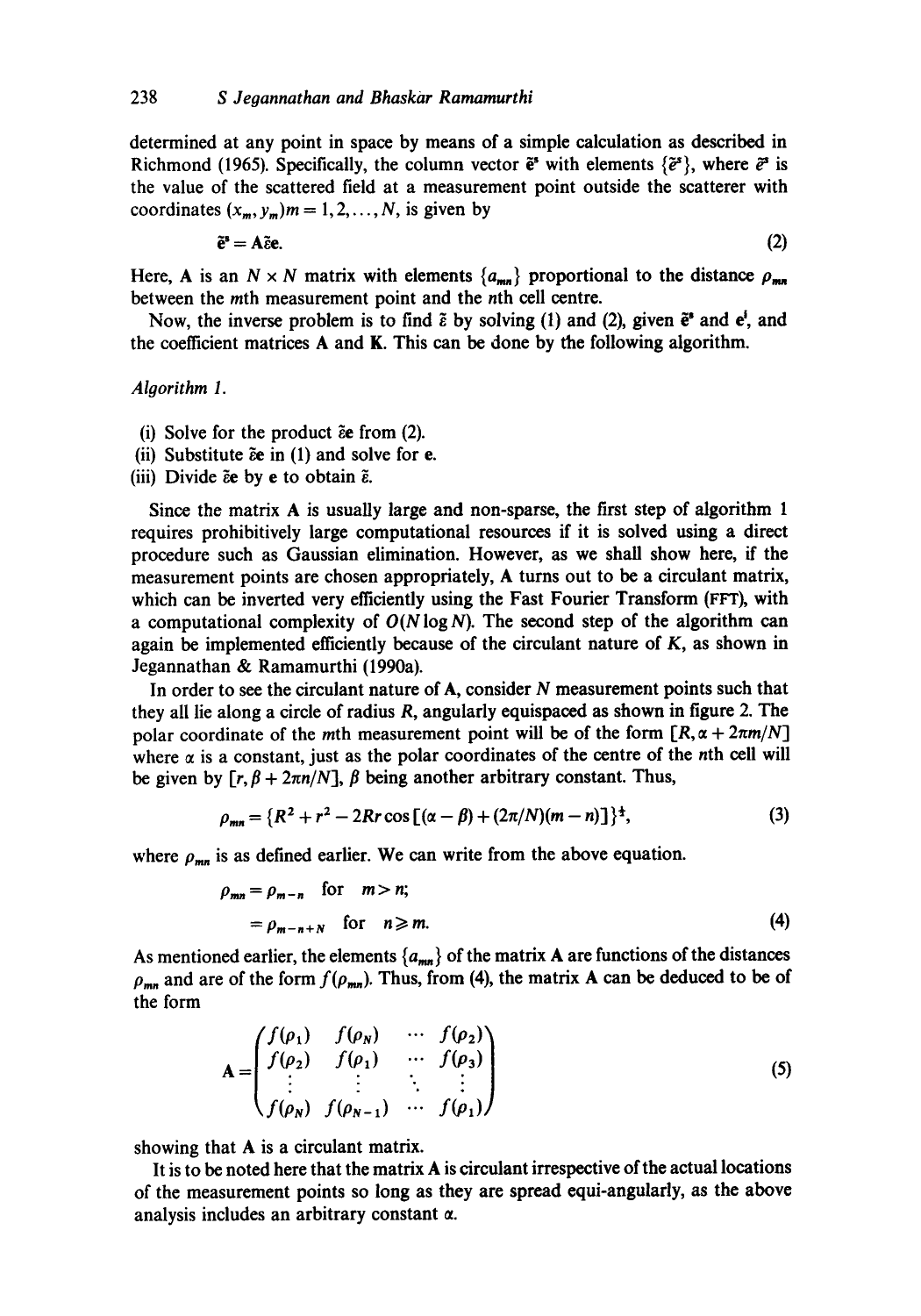

If the scatterer is a shell which is not so thin, then A will turn out to be a block circulant matrix as indicated in Jegannathan  $\&$  Ramamurthi (1990b) of which the above analysis is an important special case.

# **3. A measure for sensitivity to noise**

In the previous section, we have shown that in order to solve the shell problem, we require the solution of a set of simultaneous linear equations of the form  $Ax = y$ , where the coefficient matrix A turns out to be circulant. We can follow Wilkinson (1983, pp. 189-190) to analyse the sensitivity of the problem. Specifically, if y in

$$
Ax = y,\tag{6}
$$

is changed to  $y + k$ , and if

$$
A(x+h) = y + k,\tag{7}
$$

we have from (6) and (7),

$$
\mathbf{h} = \mathbf{A}^{-1} \mathbf{k},\tag{8}
$$

and taking a suitable norm on both sides, we have

$$
\|\mathbf{h}\| \le \|\mathbf{A}^{-1}\| \|\mathbf{k}\|.\tag{9}
$$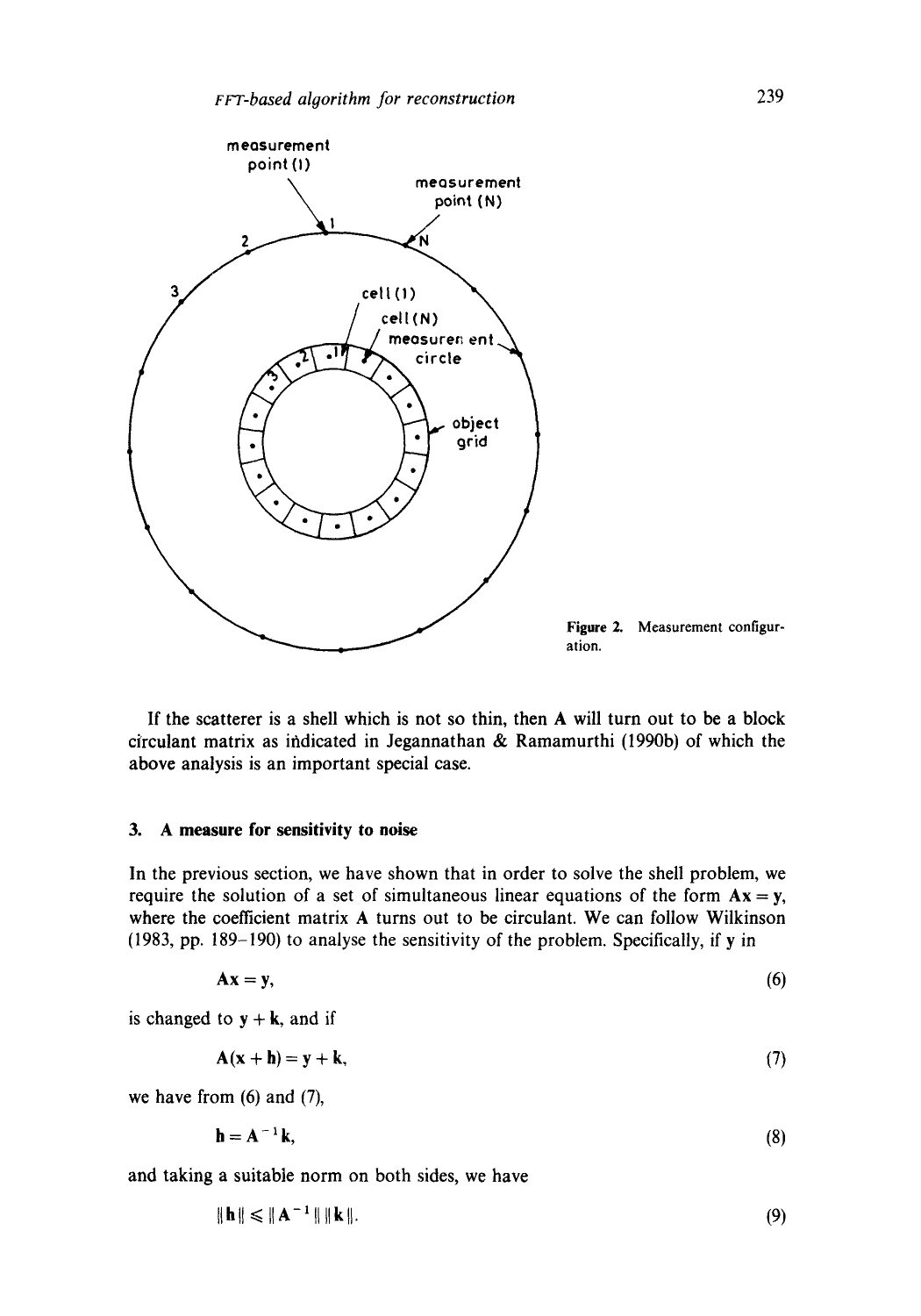Throughout this paper, we make use of the first norm (or sup-norm) which is defined as (Wilkinson 1983, pp. 56-57)

$$
\|\mathbf{A}\|_{1} = \text{maximum of } \sum_{i} |a_{ij}|, \tag{10}
$$

where  $a_{ij}$  is the element belonging to the *i*th row and the *j*th column.

It will be more relevant to talk about relative errors, and for this we note from (6)

$$
\|\mathbf{x}\| \ge \|\mathbf{y}\| \|\mathbf{A}\|^{-1}.\tag{11}
$$

From inequalities (10) and (11), we have

$$
\frac{\|\mathbf{h}\|}{\|\mathbf{x}\|} \le \|\mathbf{A}^{-1}\| \|\mathbf{A}\| \frac{\|\mathbf{k}\|}{\|\mathbf{y}\|}.
$$
 (12)

We shall define the condition number  $\kappa(A)$ 

$$
\kappa(A) = \|A^{-1}\| \|A\|.
$$
 (13)

From (12) and (13), we have

$$
\frac{\|\mathbf{h}\|}{\|\mathbf{x}\|} \le \kappa(\mathbf{A}) \frac{\|\mathbf{k}\|}{\|\mathbf{y}\|}.
$$
 (14)

Inequality (14) says that the relative error of the solution is bounded by the relative error of the RHS times the condition number. If  $\kappa(A)$  is near unity, it is clear that small perturbations in the RHS would induce only small perfurbations in the solution. The larger the condition number, the more sensitive is the problem to noise.

It should be borne in mind that (14) is a pessimistic error bound and the actual errors may be much less than specified by (14). However, there will always be some situation for which (14) is attained.

### **4. Regularization**

Let us now consider a typical shell problem. Consider a shell whose relative permittivity varies as shown in figure 3. In table 1, a comparison is made between the reconstruction obtained by processing 'ideal data' and data corrupted with 1% Gaussian noise. Here, the scattering data were derived by using the approach given in Jegannathan & Ramamurthi (1990a), while algorithm 1 in conjunction with the FFT was employed for the reconstructions. It is evident from table 1 that all reconstructions save those corresponding to the column 'ideal data' are merely garbage. Thus, small changes in the data have produced large deviations in the solution violating Hadamard's third condition, and the problem is ill-posed.

Let us try to regularize the problem simply by revising the problem statement. A simple ruse is to utilise the freedom in selecting the radius R. In theory, when the exact field in the angular interval  $[0, 2\pi]$  is known, one circle is as good as another, and we can make use of the convenient far-field. Determination of the far-field is tantamount to the determination of the radiation pattern, from which the field over the entire space outside the scatterer can be derived (Devaney 1979). However, when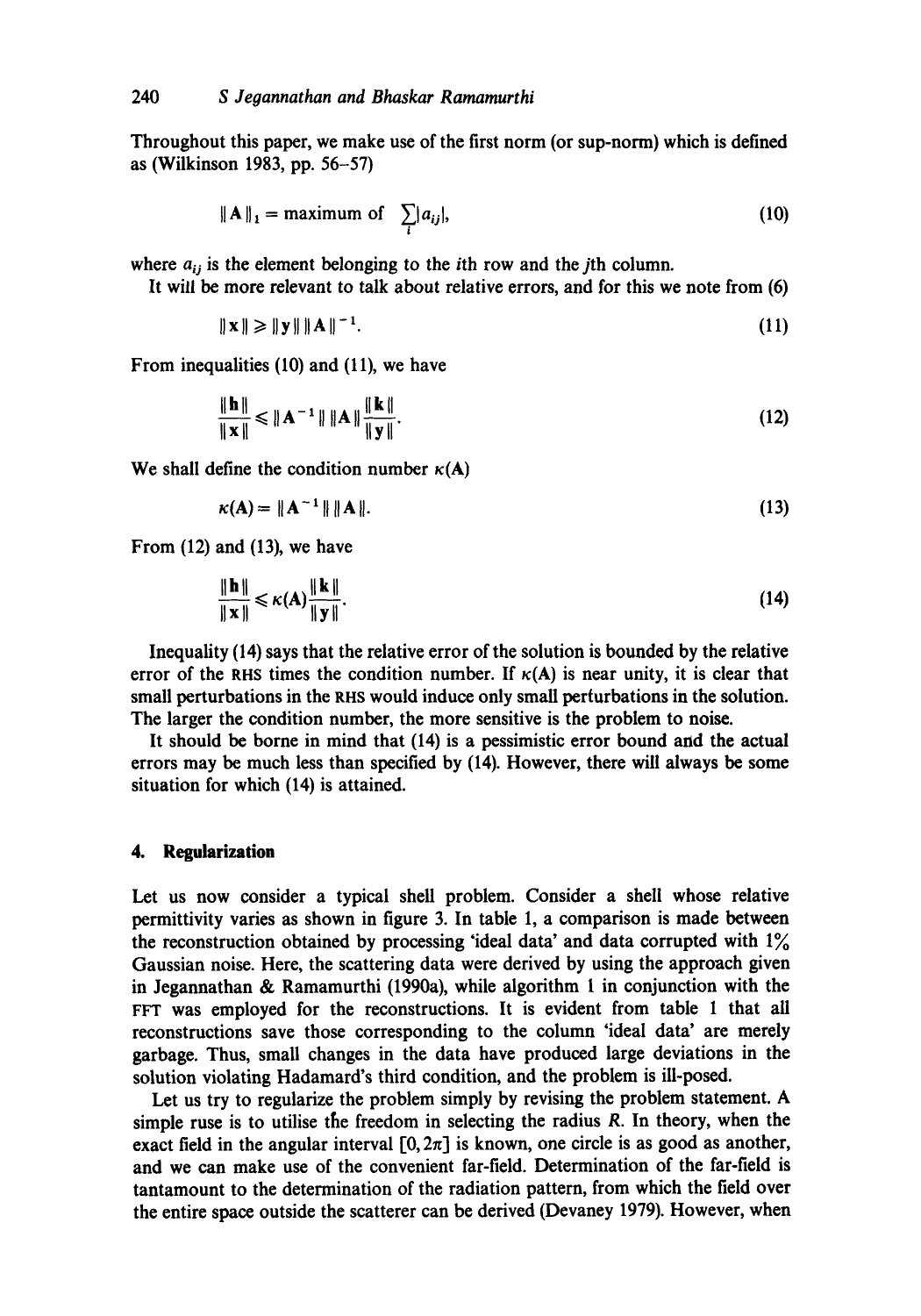

Figure 3, Depicted here is the variation of dielectric constant for  $0 \le \phi \le \pi$ , ( $\phi$  is shown in figure 1) for the shell under consideration. For simplicity, symmetry is assumed so that dielectric constant at  $\phi$  = dielectric constant at  $2\pi - \phi$ . The other parameters are: radius =  $3.0\lambda$ ; shell thickness = 0-01 $\lambda$ ; permeability  $\mu = \mu_0$ ; number of cells  $N = 128$ .

Table 1. The drastic effect of noise. Entries denote the real and imaginary parts of the dielectric constant at selected angular positions (Measurement radius  $= 4.00\lambda$ ).

| Angle $\varphi$<br>$=(n-1)(2\pi/128)n$ | Reconstructed real parts |        | Reconstructed imaginary parts                                     |          |  |
|----------------------------------------|--------------------------|--------|-------------------------------------------------------------------|----------|--|
|                                        |                          |        | With ideal data With $1\%$ noise With ideal data With $1\%$ noise |          |  |
|                                        | 40                       | $90-3$ | 40                                                                | $-0.775$ |  |
| 9                                      | 40                       | $89-4$ | 40                                                                | $0-036$  |  |
| 17                                     | $4-0$                    | 89.8   | $4-0$                                                             | 0.067    |  |
| 25                                     | $2-0$                    | 89.9   | $1-0$                                                             | $-0.080$ |  |
| 33                                     | $2 - 0$                  | 89.7   | $1-0$                                                             | $-0.540$ |  |
| 41                                     | 20                       | 89.3   | $1-0$                                                             | $-0.058$ |  |
| 49                                     | 40                       | 92.5   | 4.0                                                               | 1.038    |  |
| 57                                     | 40                       | 89.7   | 40                                                                | $-0.283$ |  |
| 65                                     | 40                       | 89.9   | 40                                                                | $-0.046$ |  |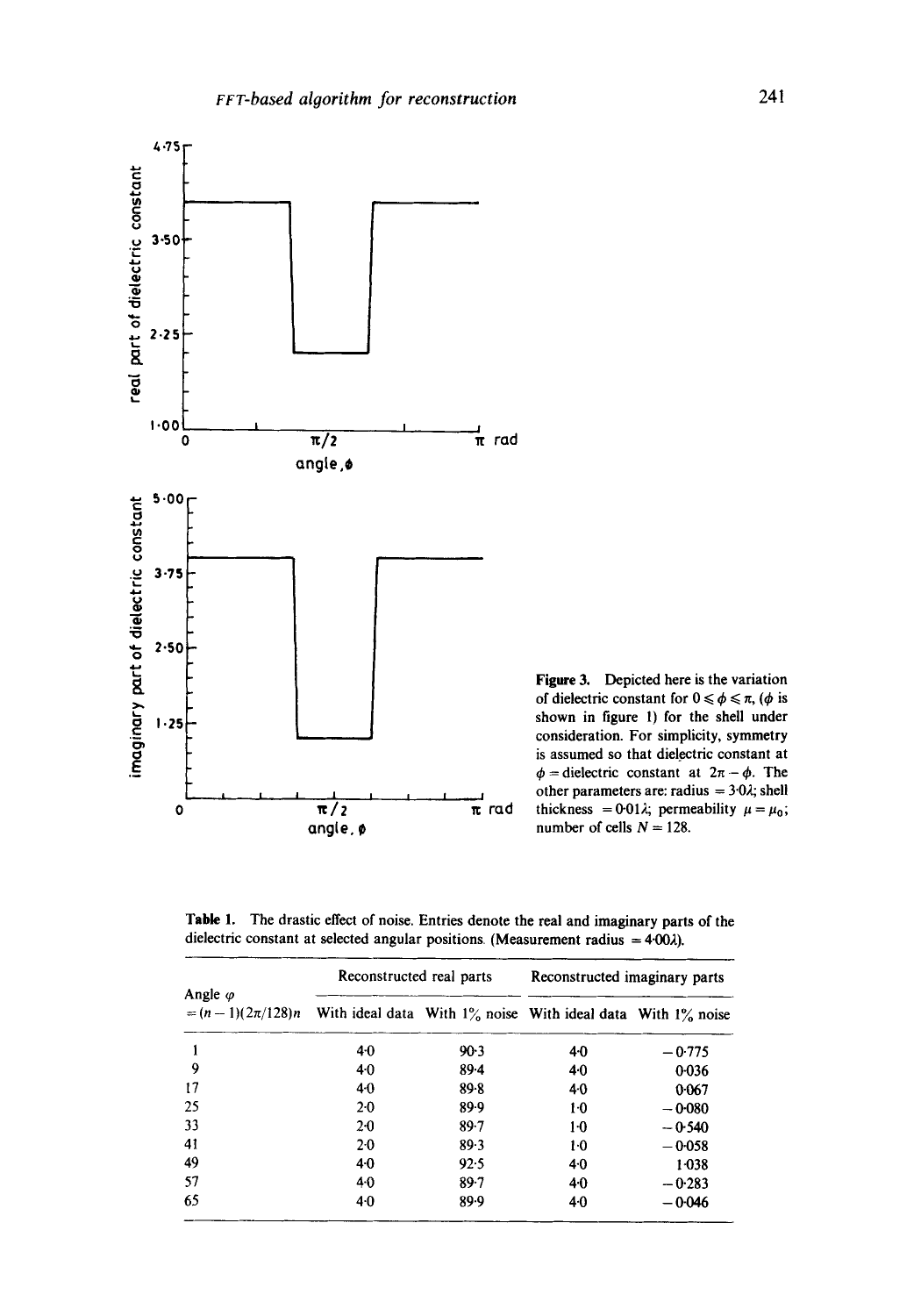# **242** *S Jegannathan and Bhaskar Ramamurthi*

**Table 2. The increase of the sup-norm based condition number (or the first norm) with the measurement radius R. The lower this condition number, the less sensitive the solution is to noise.** 

| Measurement<br>radius, $R$ (in $\lambda$ )                                                                            | 100 | 60 | 50 | 40 | 3-01                |
|-----------------------------------------------------------------------------------------------------------------------|-----|----|----|----|---------------------|
| Sup-norm based<br>condition number $7.8 \times 10^{18}$ $1.6 \times 10^{18}$ $1.6 \times 10^{14}$ $5.1 \times 10^{8}$ |     |    |    |    | $2.9 \times 10^{2}$ |



**Figure** 4. A comparison between the correct (indicated by  $---$ ) and reconstructed (indicated by---) dielectric constants. The improved reconstruction obtained here is due to the measurement circle being kept very close to the surface of the scatterer  $(R = 3.01\lambda)$ . Data corrupted with 1% Gaussian noise are used for the reconstruction.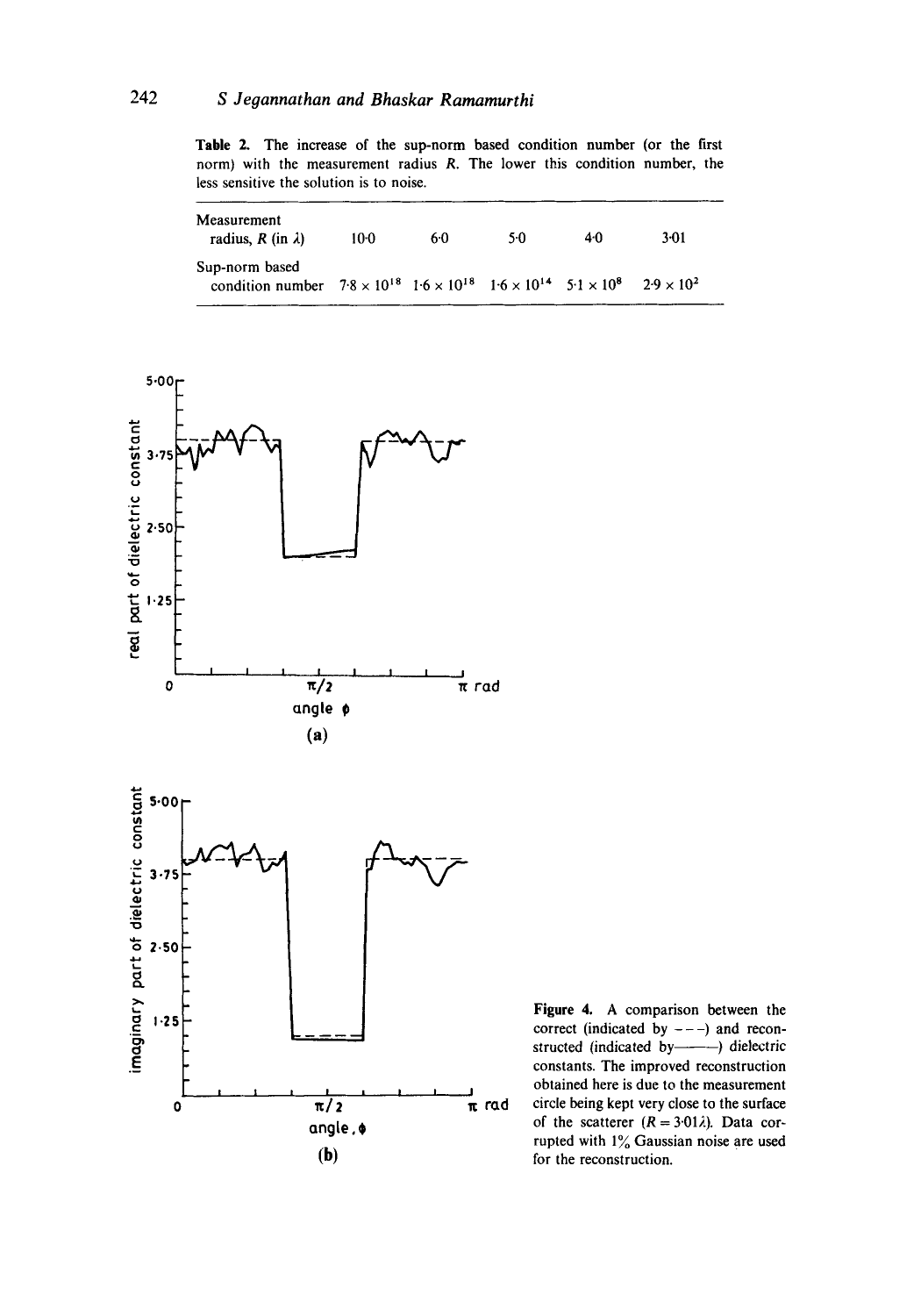it comes to practical computation where we deal with a finite number of measurements that are corrupted with noise, this approach will not work.

We shall make use of the condition number defined in (13) to examine the effect of varying the radii of the measurement-circle on the sensitivity of the problem. Table 2 depicts the variations of the condition number vs. the radius R. It is clear from table 2 that as the radius of the measurement circle is decreased, the condition number also decreases. Thus, we expect better behaviour from the solution, when the measurements are performed close to the scatterer. The improved reconstruction in figure 4 reveals that we are indeed right.

### **5. Least-squares solution**

In the previous section we have shown that the sensitivity of the shell problem can significantly be reduced by confining the measurements to the near-zone of the scatterer. We can improve the solution further by making use of additional measurement data. In this case, we shall be dealing with an  $M \times N$  matrix  $(M > N)$  $in (2)$ . A system of equations with more rows than columns, and with the RHS corrupted by noise, violates Hadamard's conditions, and is hence ill-posed.

We can regularize the problem by changing the definition of what is meant by an acceptable solution. In other words, the problem which is ill-posed when an exact solution is demanded, may be rendered well-posed by desiring only an approximate description of the solution. One such description is the least-squares solution to  $Ax = y$ , and is given by the Moore-Penrose generalized inverse (Nashed 1976)

$$
\mathbf{x} = [\mathbf{A}^{\mathbf{H}} \mathbf{A}]^{-1} \mathbf{A}^{\mathbf{H}} \mathbf{y},\tag{15}
$$

where  $A<sup>H</sup>$  denotes the Hermitian conjugate of A. The reconstructions obtained by employing the least squares solution are depicted in figure 5. Comparisons between these, and the solutions obtained earlier (figure 4) show the former to be the more accurate reconstruction. This is to be expected as the least-squares solution uses additional data and is less 'ill-posed'. In the numerical computation of the least squares solution, a 100% oversampling was employed ( $N = 256$ ), and the data points were chosen very close to the surface of the scatterer, once again angularly equispaced, as illustrated in figure 6, to facilitate an FFT-based solution, the description of which is provided in appendix A.

### **6. Conclusions**

In this paper, we have examined the noise-sensitivity of the shell-reconstruction problem using the concept of condition numbers and concluded that unless the measurements are confined to a zone very close to the surface of a scatterer, there is every possibility of ending up with a solution which bears very little resemblance to the correct one. Further, we have shown that by solving an overdetermined system of equations obtained by considering additional scattering data using a least-squares approach, we can improve the accuracy of the reconstruction. In appendix A, we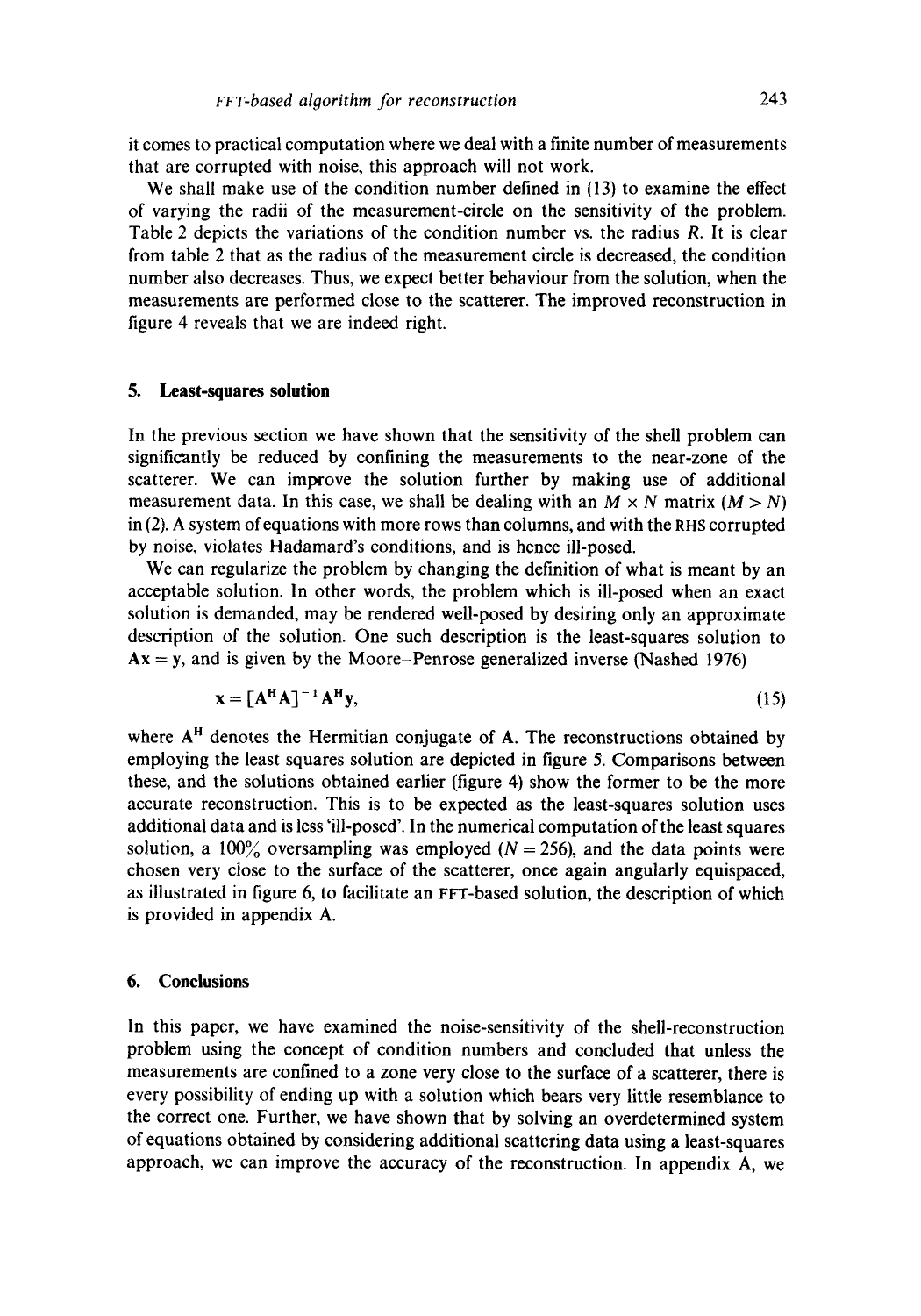



describe an Frr-based method for implementing the least-squares solution very efficiently.

The requirement that all the measurements be made close to the surface of the scatterer is restrictive. However, it may be possible to make measurements at a convenient contour and then perform interpolation, using a scheme as the boundary element method (Kagami & Fukai 1984), on a circle close to the shell. Whether such an interpolation can be fitted within the framework of FFT so that the computational efficiency of the solution presented here is not sacrificed, or whether it will acquit itself creditably in the presence of noise are issues that merit further investigation.

We have *not* made any quantitative comparisons between the theoretical error bounds and the actual errors obtained in the reconstructions, since this is against the 'philosophy' of error analysis. As Wilkinson (1971) says,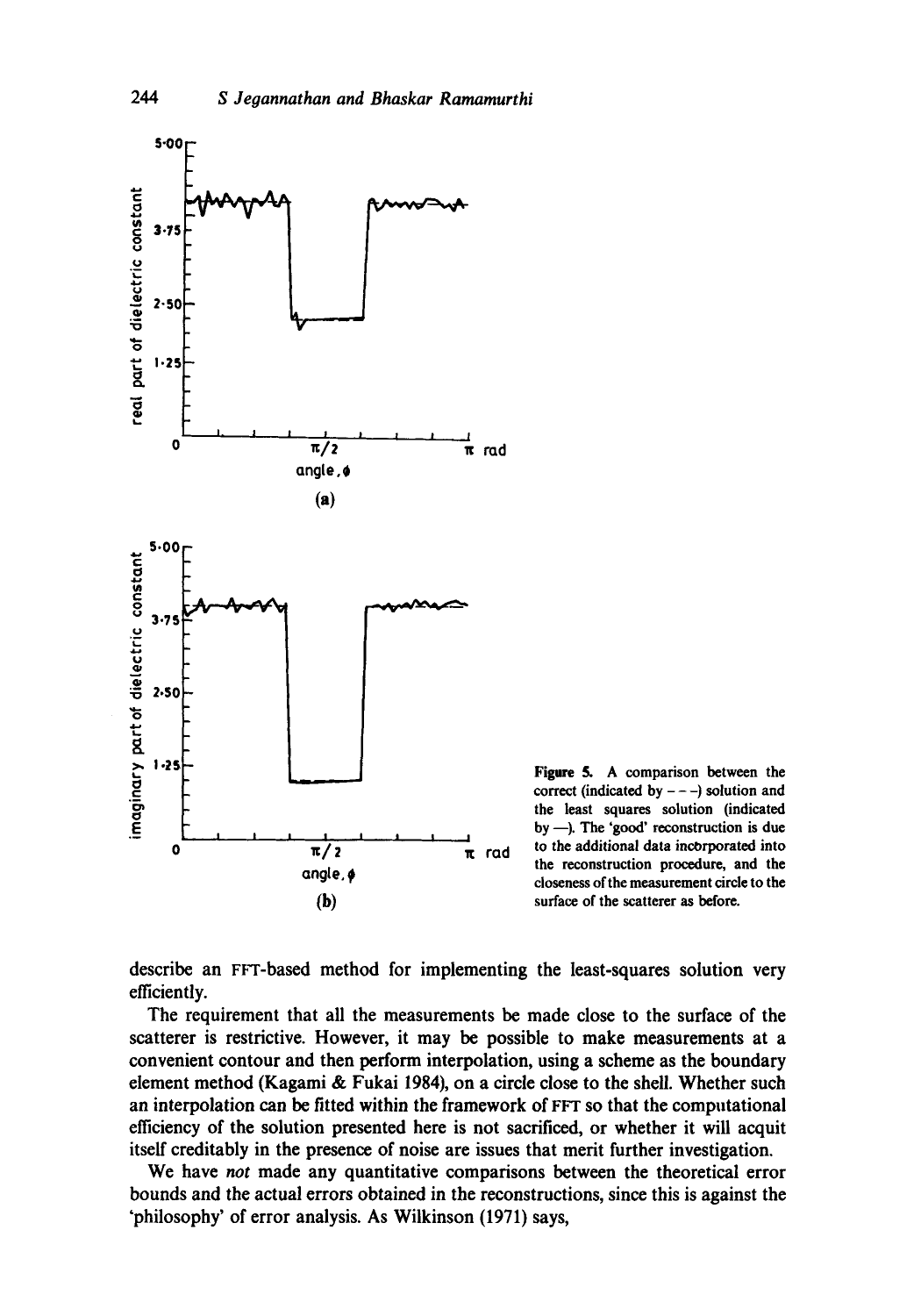

**Figure** 6. Measurement configuration suitable for the least squares solution. The... indicate the locations of the original  $N$  measurement points, while  $\times \times \times$  indicate the locations of N additional measurement points, with equiangular spacings.

'There is still a tendency to attach too much importance to the precise error bounds obtained by an a priori analyis. In my opinion, the bound itself is the least important part of it. The main object of such an analysis is to expose the potential instabilities, if any, of an algorithm so that hopefully from the insight thus obtained one might be led to an improved algorithm'.

# **Appendix A**

### *A1. Some important properties of circulant matrices*

(i) Consider the evaluation of the product Ax, where A is an  $N \times N$  matrix and x is an  $N \times 1$  column vector. In general this will require a computational effort proportional to  $N^2$ . However, if A is a circulant matrix of the form,

$$
\begin{pmatrix} a_1 & a_2 & \cdots & a_2 \\ a_2 & a_1 & \cdots & a_3 \\ \vdots & \vdots & \ddots & \vdots \\ a_N & a_{N-1} & \cdots & a_1 \end{pmatrix}, \tag{A1}
$$

the product  $Ax$  is the well-known cyclic convolutional sum, which can be evaluated using the FFT with a computational effort proportional to  $N \log N$  (Oppenheim & Schafer 1988, pp. 87-135).

(ii) Now, consider the evaluation of the product AB where both A and B are  $N \times N$ matrices. This, in general, requires an effort proportional to  $N<sup>3</sup>$ . However, if both A and B are circulant matrices, the product AB can be evaluated with an effort proportional to  $N \log N$ , as the product of **A** and the first column of vector of **B** can be cyclically rotated to get the resultant matrix.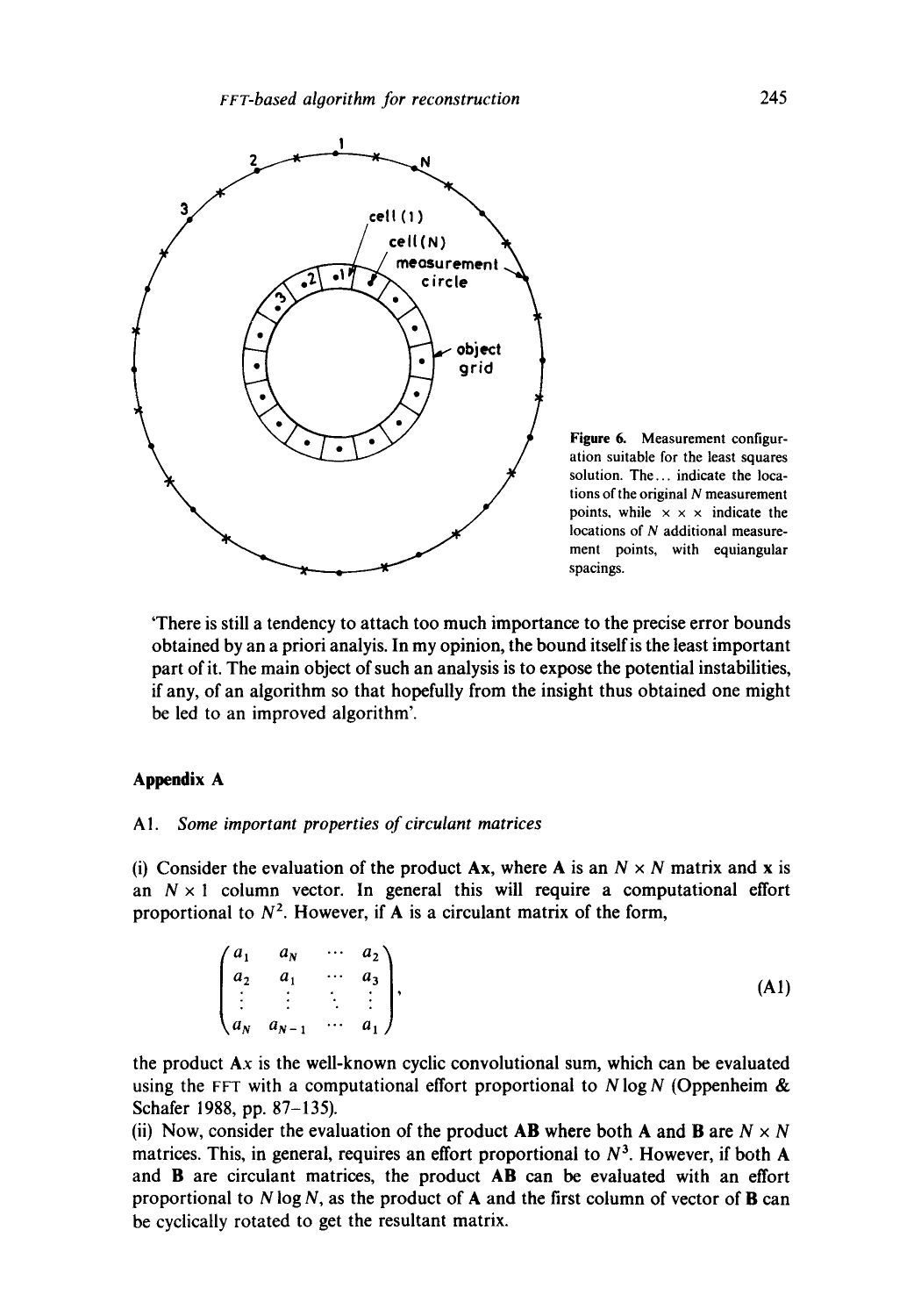(iii) The inverse of a circulant matrix can be evaluated, again, with a computational complexity of  $O(N \log N)$ . This is seen by considering the following eigenvalue decomposition of a circulant matrix A:

$$
A = W\Gamma W^H, \tag{A2}
$$

where W is the DFT matrix (Kay 1988, pp. 3–25),  $\Gamma$  is a diagonal matrix containing the DFT coefficients of the first row of A, and the superscript H denotes Hermitian conjugation. Due to the unitary nature of the DFT matrix, we can write

$$
\mathbf{A}^{-1} = \mathbf{W}\Gamma^{-1}\mathbf{W}^{\mathbf{H}}.\tag{A3}
$$

Since multiplications by the matrices W and  $W<sup>H</sup>$  can be performed using the FFT with  $O(N \log N)$  complexity (Kay 1988, pp. 3–25), it is evident that  $A^{-1}$  can be obtained with a similar effort.

# A2. *Evaluation of the least-squares solution*

Consider figure 6 in which the dots denote a set of N measurement points which are spread equiangularly, and the crosses denote another set of  $N$  measurement points which are again positioned similarly.

In § 2, we have shown that the matrix A [see (5)] corresponding to a set of N equiangularly spread measurement points is circulant. Since this is truly independent of the actual locations of the points so long as they are equiangularly spaced, it follows that the  $2N \times N$  matrix corresponding to the positions indicated by the dots and the crosses will be of the form,

$$
A = \begin{pmatrix} C \\ D \end{pmatrix}, \tag{A4}
$$

where C and D are  $N \times N$  circulant matrices. From (A4) and (15) we can write the least squares solution as

$$
\mathbf{x} = (\mathbf{A}^{\mathsf{H}} \mathbf{A})^{-1} \mathbf{A}^{\mathsf{H}} \mathbf{y}
$$
  
=  $(\mathbf{E}\mathbf{C}^{\mathsf{H}} \mathbf{E}\mathbf{D}^{\mathsf{H}})\mathbf{y},$  (A5)

where

$$
\mathbf{E} = (|\mathbf{C}|^2 + |\mathbf{D}|^2)^{-1}.
$$
 (A6)

Since C and D are circulant matrices, C<sup>H</sup> and D<sup>H</sup> and  $|C|^2 + |D|^2$  are also circulant matrices, and evidently the evaluation of (A6) requires an effort proportional to  $O(N \log N)$ .

#### **References**

- Boerner W M, Vandenburg F H, Hamid M A K 1971 Determination of the electrical radius ka of a circular cylindrical scatterer from the scattered field. *Can. J. Phys.* 49:804-819
- Cavicchi T J, Johnson S A, O'Brien W D Jr 1988 Applications of the sinc basis moment method to the reconstruction of infinite cylinders. *IEEE Trans. Ultrason., Ferroelectr. Frequency Control* 35:22-33
- Datta A K, Som C 1981 On the inverse scattering problem for dielectrical cylindrical scatterers. *IEEE Trans. Antennas Propag.* AP-29:392-97